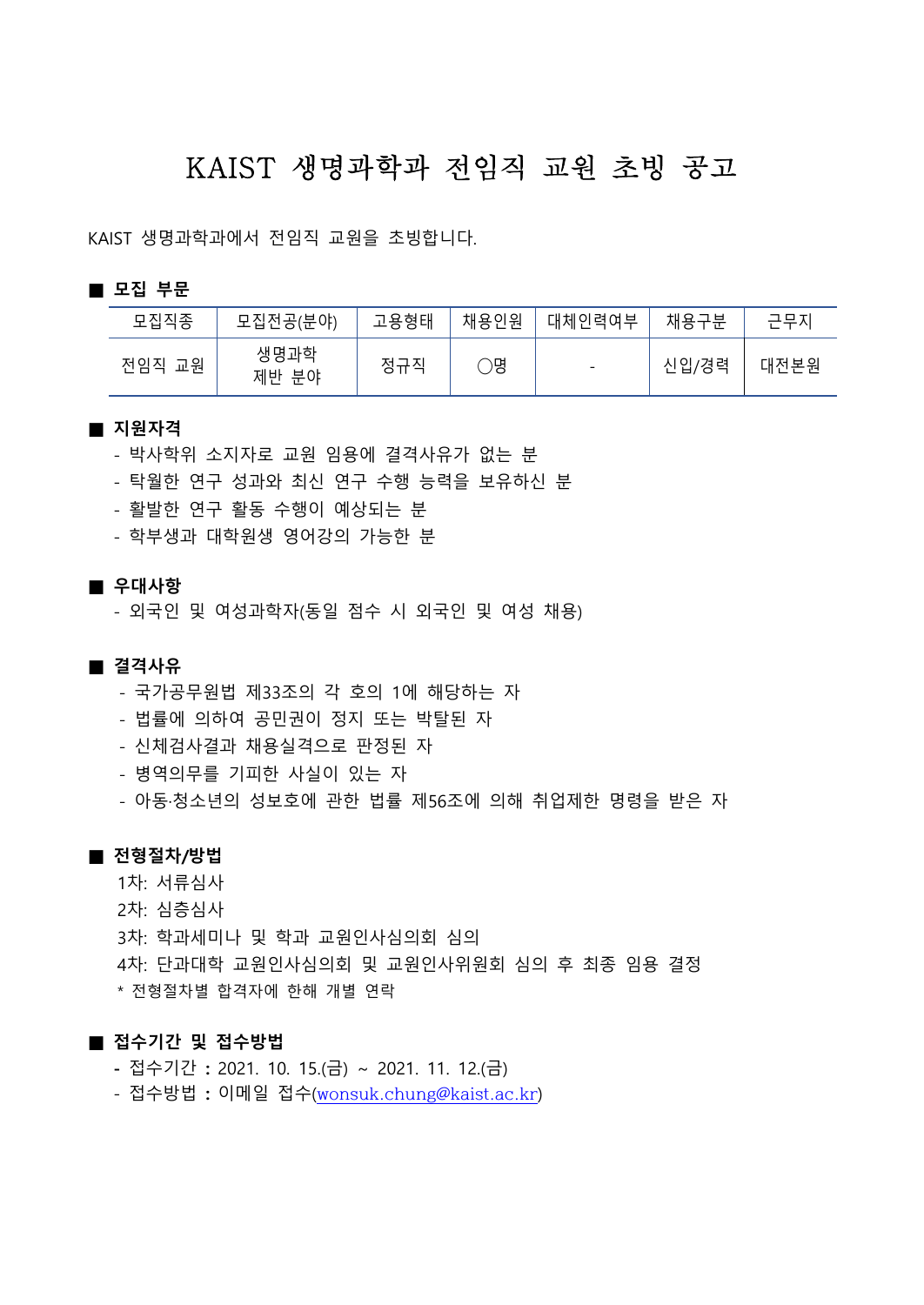#### **■ 제출서류**

- 
- 전임직 교원 임용지원서(소정 양식)<br>· 주요 업적요약서, 강의계획서, 연구계획서
	- · 학술연구실적
	- · 이력서(CV)
	- · 개인정보 수집·이용에 대한 동의서
- 대표논문 5편
- 추천서(조교수/부교수 3부, 정교수/정년보장 6부): 서류 합격자에 한하여 개별 안내

### **■ 기타사항**

- 임용지원서 및 제반서류에 편견이 개입될 수 있는 출신학교, 출신지역, 사진, 연령 등 직·간접적으로 드러나지 않도록 유의
- 제출된 서류는 인비 처리되며 반환하지 않으며 기재된 내용이 사실과 다르거나 허위 사실임이 판명되었을 때는 무효 및 임용을 취소함.
- 적격자가 없을 경우 채용하지 않을 수 있음.
- **문의 :** 정원석 교수([wonsuk.chung@kaist.ac.kr](mailto:wonsuk.chung@kaist.ac.kr))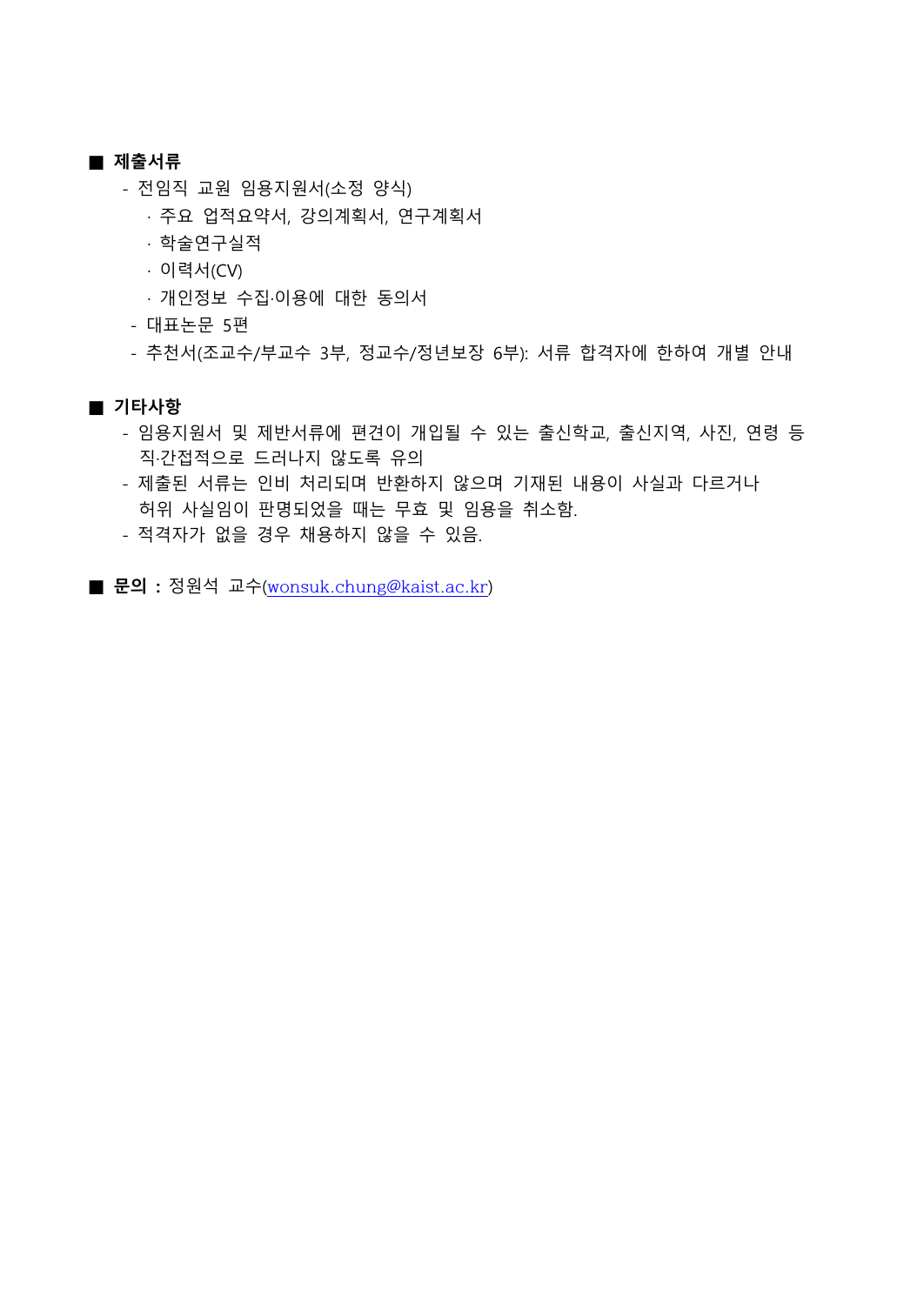## FACULTY POSITIONS Department of Biological Sciences

The Department of Biological Sciences at KAIST is inviting applications for positions at the rank of Assistant, Associate, or Full Professor. We seek exceptional scientists with a strong track record of high-quality published work in the broad field of biological sciences.

### **■ Invited Area**

Broad field of Biological sciences

### **■ Qualifications**

Qualified candidates are expected to have a Ph.D., M.D., or equivalent degree as well as postdoctoral training or equivalent status. The successful candidates will be expected to establish and maintain vigorous research projects, and to teach undergraduate and graduate courses in English. All applicants should have substantial peer-reviewed publications that demonstrate productivity and the ability to perform cutting edge research. We also strongly encourage women and/or international scientists to apply.

### ■ Evaluation Procedure

1st : Document review

- 2<sup>nd</sup> : Department in-depth examination
- 3<sup>rd</sup> : Department seminar and comprehensive review
- 4<sup>th</sup> : Final appointment decision after review by the faculty personnel council or the headquarter faculty personnel council (The headquarter faculty personnel council for the appointment of tenured

associate professor or professor)

### ■ Submission of Documents

 - Faculty application (A designated form, please download the APPLICATION FORM.DOCX form from this website:

https://kaist.ac.kr/site/kr/html/footer/0814.html?mode=V&no=4cea747806a546fa1ec06b90de97 c7b3&GotoPage=1)<br>
: Key achievement summary, lecture plan, research plan, including consent to

- collection and use of personal information
- Curriculum vitae (CV) (Free form) 5 representative publications
- 
- List of recommenders (More than 3, more than 6 if the application is for the tenured associate professor and professor)
- \* For successful applicants passed document-screening, recommendation letters need to be submitted.